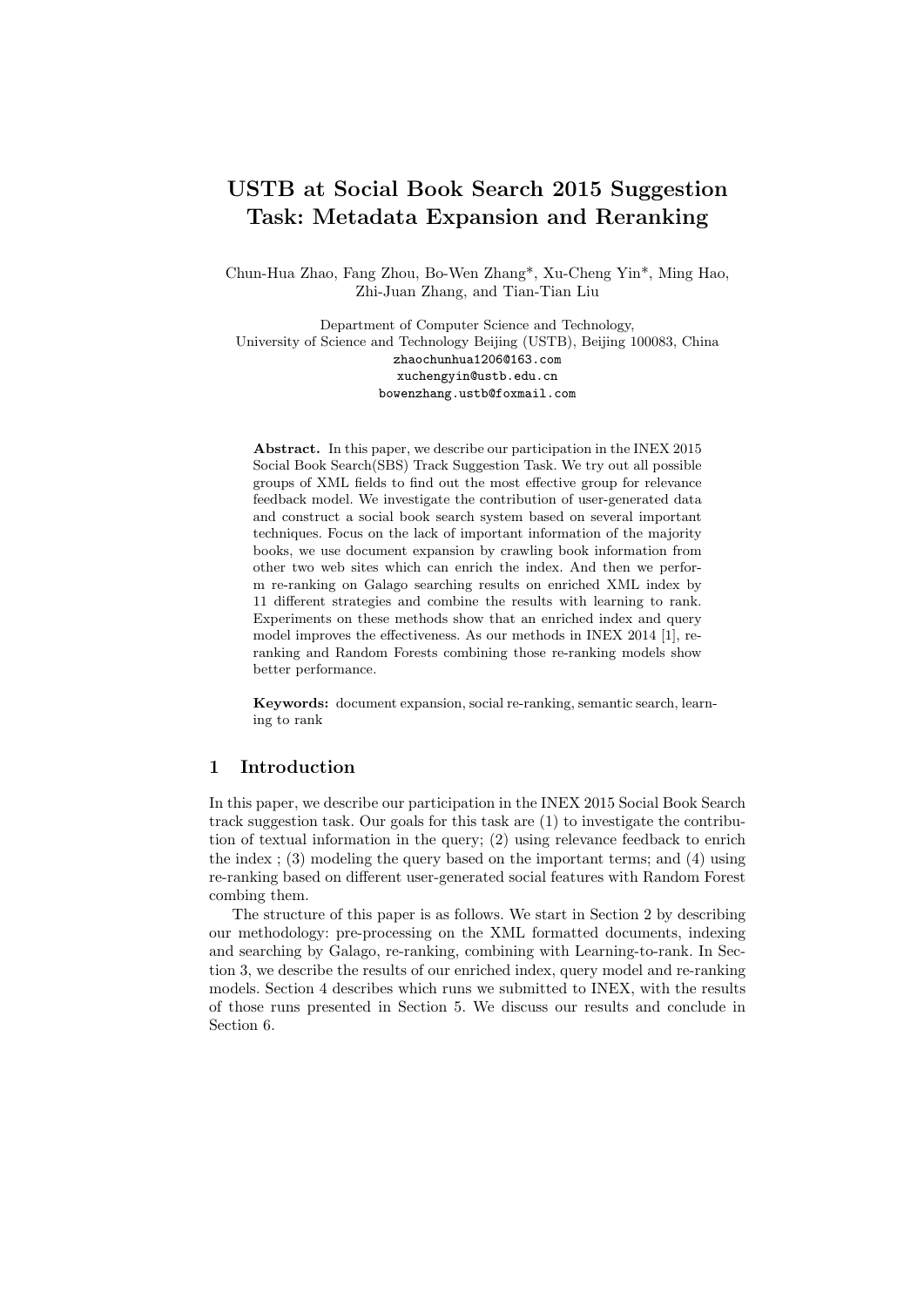## 2 Methodology

## 2.1 Data Pre-Processing

As we can referred to [2], there are several fields in the XML formatted documents shown meaningful numeric information which cannot be understood by searching engine, such as  $\langle taq\ count="3" \rangle$  fiction $\langle taq \rangle$  and  $\langle dewey \rangle$  519 $\langle dewey \rangle$ . According to the method from [2], we expand and enrich the XML formatted documents with replacing the numeric information with textual information.In this way, the XML element  $\langle \text{tag count} = 3 \rangle$  fiction $\langle \text{tag} \rangle$  is replaced by the element  $\langle \text{tag}\rangle$  fiction fiction  $\langle \text{factor}\rangle$  and the XML element  $\langle \text{dewey}\rangle$  519 $\langle \text{dewey}\rangle$ is replaced by the element  $\langle \text{dewey} \rangle$  Probabilities  $\mathcal C$  applied mathematics  $\langle \text{dewey} \rangle$ .

## 2.2 Indexing

Galago<sup>1</sup> is an open-source search engine. In order to improve the search effectiveness, we study two strategies to build the index. One indexing strategy is the normal indexing method describes as following. Experimentally, we find that the fields (etc. the title, tag, content and summary) are more relevant and meaningful than others in the XML formatted documents. So we build our basic index by removing the rest useless fields content. Another strategy is to enrich the basic index. Observing the book information from the Library Thing, we find out that there are a large proportion of books lack of the content and summary fields. Therefore, documents expansion technology is expected to utilized to enrich the basic index. Firstly, we select two web sites which contain a large amount of more useful metadata of books. The books we use are the literatures written in English in douban.com <sup>2</sup> and all books in lookupbyisbn.com. Then we crawl the brief introduction of douban.com and the book description field of lookupbyisbn.com. Both web sites are available by ISBN. With the content from both web sites, we enrich six hundred thousand of books (see the examples of book document which is used for index in XML 1 and XML 2). The enriched index is based on the enriched information.

| XML 1: Book document                               |
|----------------------------------------------------|
| $ \text{}$                                         |
| <title>Mister Monday</title>                       |
| <summary>So good, you can't put it down!</summary> |
| <content>Now, I had</content>                      |
| <tag count="9">children's literature</tag>         |
| $\vert$                                            |

 $^1$  http://www.galagosearch.org/

 $^2$  http://book.douban.com/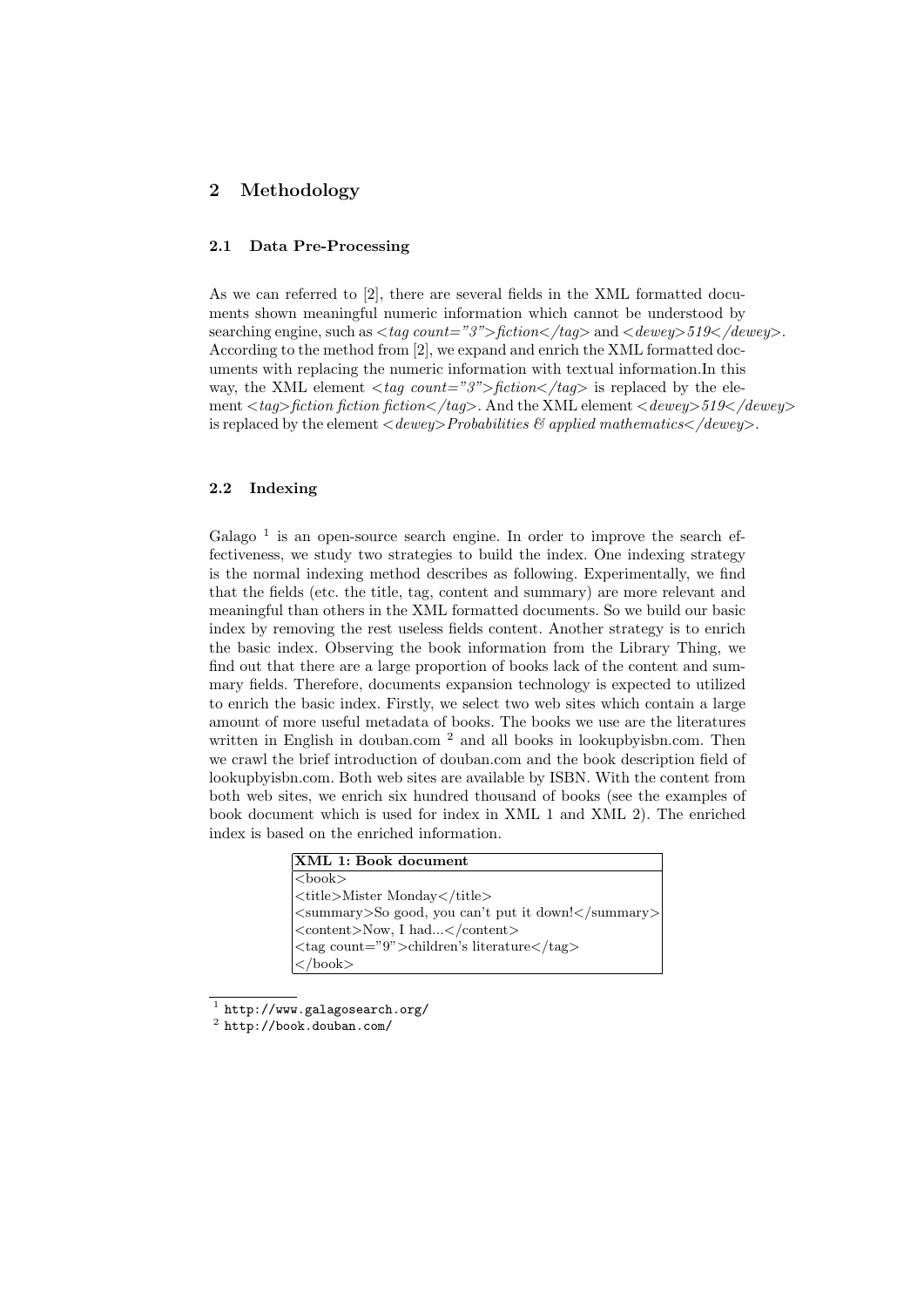| XML 2: Enriched book document                                                                   |
|-------------------------------------------------------------------------------------------------|
| $3$                                                                                             |
| <title>Mister Monday</title>                                                                    |
| $\langle$ summary>So good, you can't put it down! $\langle$ /summary>                           |
| <content>Now, I had</content>                                                                   |
| <tag count="9">children's literature</tag>                                                      |
| <br>strict introduction>the content is from the douban.com                                      |
| $\leq$ description $\geq$ the content is from the lookup by ison. com $\leq$ description $\geq$ |
| $\vert \lt/\text{book}\gt$                                                                      |

#### 2.3 Searching

To improve the query model, two strategies are concerned after analyzing the structure of query XML file: relevance feedback and filtering out capitalized words (words with the first letter in upper case). Different from the previous years, the topics of this year has an extra field <example>. This field can be considered as relevance feedback and the relevance item is the book title which is related in the field <LT id>. We use the relevance feedback item according to the fields <hasRead> and <sentiment> under the field <example> by the following method. If the field  $\langle$ hasRead $\rangle$  is no and  $\langle$  sentiment $\rangle$  is positive, the relevance is defined to four which is the most relevant. If the field  $\langle$ hasRead $\rangle$  is yes or <sentiment> is negative, the degree of relevance is defined to zero which is the most irrelevant. We consider all the other situations of  $\langle$ hasRead $\rangle$  and  $\le$ sentiment $\ge$  are relevance and the relevance degree is one. The value of degree is calculated by the Equation (1). Having the above relevant information, the new query generates by adding the book title corresponding the field <LT id> to the original galago query. A new query vector Q' is generated by the Equation (2).

$$
degree = \begin{cases} 4, & \langle hasRead \rangle = no \ and \ \langle sentiment \rangle = positive. \\ 0, & \langle hasRead \rangle = yes \ and \ \langle sentiment \rangle = negative. \\ 1, & else \end{cases}
$$
 (1)

$$
Q' = \alpha \cdot Q + (1 - \alpha) \cdot \sum_{i=0}^{n} degree \cdot title \tag{2}
$$

Where the Q is the original query vector, the title is the relevance information vector, and the degree is the relevance degree.

Another query model improvement is about the field  $\langle$  narrative $\rangle$ . We filter out the words beginning with an upper letter which is exclude the first word of a sentence and add them to the original galago query, such as  $\langle$ narrative $\rangle$  I love alternative histories - two great ones I've enjoyed are Robert Harris's Fatherland and Kim Stanley Robinson's Years of Rice and Salt. Any other recommendations? John <narrative>. According to our method, we transform this field to <narrative> I've Robert Harris's Fatherland Kim Stanley Robinson's Years Rice Salt John  $\langle$  narrative $\rangle$ .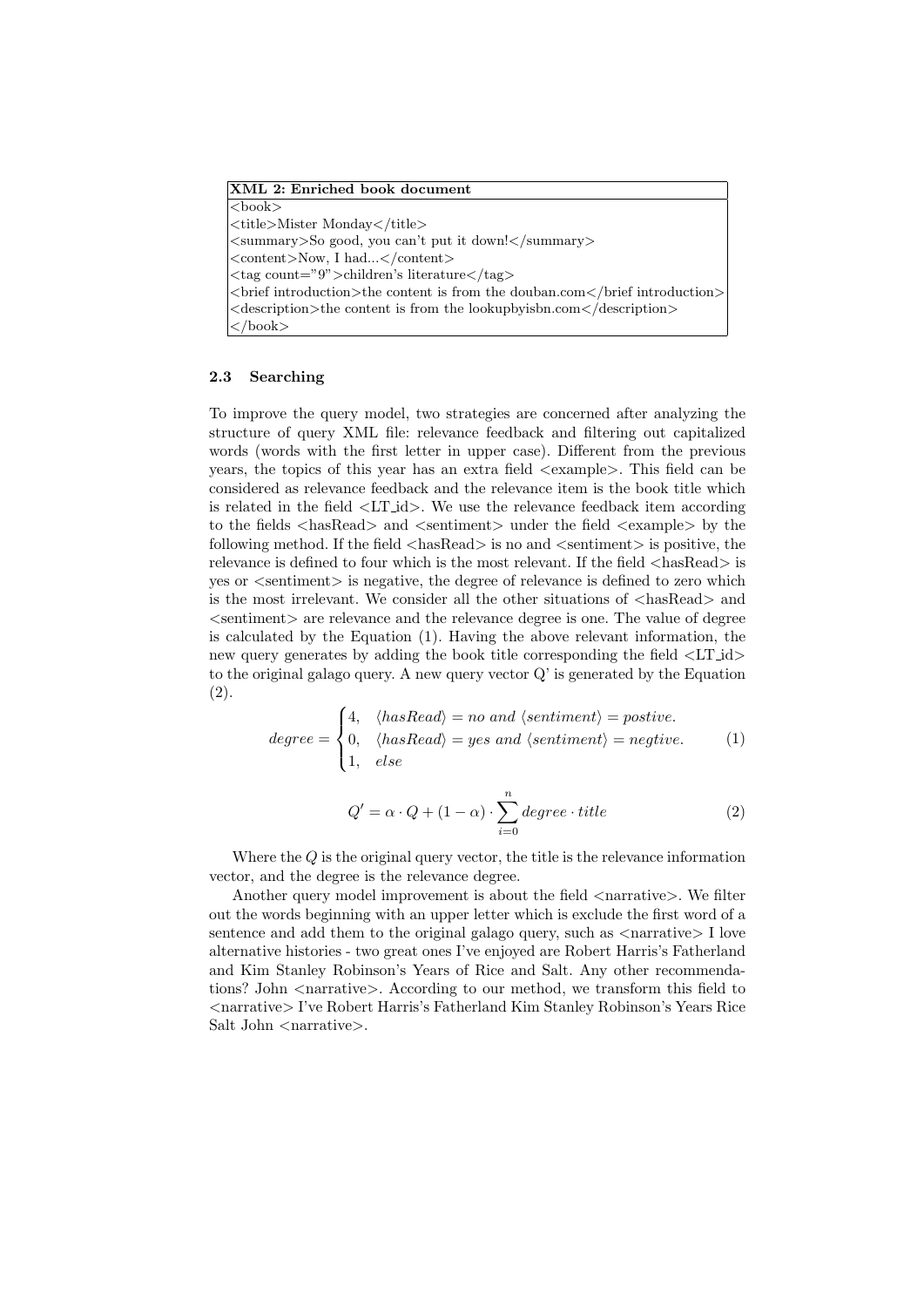#### 2.4 Re-ranking and Combining

Those re-ranking methods are proposed and used by USTB at INEX2014 [1] and proposed by Toine Bogers in 2012 [3], which proved to be effective. The re-ranking method is performed by 11 different models: Tag-Rerank  $(T)$ , Item-Rerank  $(I)$ , Deep-Rerank  $(D)$ , Node-Rerank  $(N)$ , RatingBayes-Rerank  $(B)$ , Rating-Review-Rerank  $(R)$ , Tag-Node-Rerank  $(TN)$ , Item-Tag-Rerank  $(TT)$ , Deep-Tag-Rerank  $(DT)$ , Item-Tag-Node-Rerank  $(TTN)$ , Deep-Tag-Node-Rerank  $(DTN)$ . We use these 11 models to re-rank by the following stages:

1) Similarity Calculation. Models like T, N focus on the field  $\langle \text{tag}\rangle$  and  $\langle$ BrowseNode>. We can build a feature matrix for features like  $T, N$ . The feature matrix of  $TN$  is the connection of two matrices. Equation (3) is used to calculate the  $T$ ,  $N$ ,  $TN$  similarities of two documents.

Features like I, D focus on the field  $\langle$ similar-product $\rangle$ , the similarities of two documents based on the feature  $I$  is calculated by the Equation  $(4)$ .

$$
sim_{ij}(f) = \cos < \overrightarrow{f_i}, \overrightarrow{f_j} > = \frac{\overrightarrow{f_i} \cdot \overrightarrow{f_j}}{|\overrightarrow{f_i}||\overrightarrow{f_j}|} \tag{3}
$$

$$
sim_{ij}(I) = \begin{cases} 1, & i \text{ is } j's \text{ similar product or} \\ & j \text{ is } i's \text{ similar product} \\ 0, & else \end{cases}
$$
(4)

The model Deep-Rerank  $(D)$  concerns similar products of similar products. So the values of elements in similarity matrix is calculated by the Equation 5[4].

$$
sim_{ij}(D) = \begin{cases} 1, & sim_{ij}(I) = 1 \text{ or} \\ & \exists k \neq i, k \neq j, \\ & s.t. \ sim_{ik}(I) = sim_{jk}(I) = 1. \\ 0, & else \end{cases}
$$
(5)

As we know similarity matrices  $SIM(I)$  and  $SIM(D)$  are sparse, so we use the multi-feature like  $IT, DT, ITN, DTN$  to fill-in. For example, the similarity based on feature  $IT$  is calculated by Equation  $(6)$ . The other similarities are calculated in the same way[4].

$$
sim_{ij}(IT) = \begin{cases} 1, & sim_{ij}(I) = 1. \\ sim_{ij}(T), & else \end{cases}
$$
 (6)

2) Re-ranking. We re-rank the top 1000 list of initial ranking for the abovementioned features by Equation (7). For feature  $R$ , we use Equation (8) [5] and for  $B$ , we use Equation  $(9)$ .

$$
score'(i) = \alpha \cdot score(i) + (1 - \alpha) \cdot \sum_{j=1}^{N} sim_{ij} \cdot score(j) (j \neq i)
$$
 (7)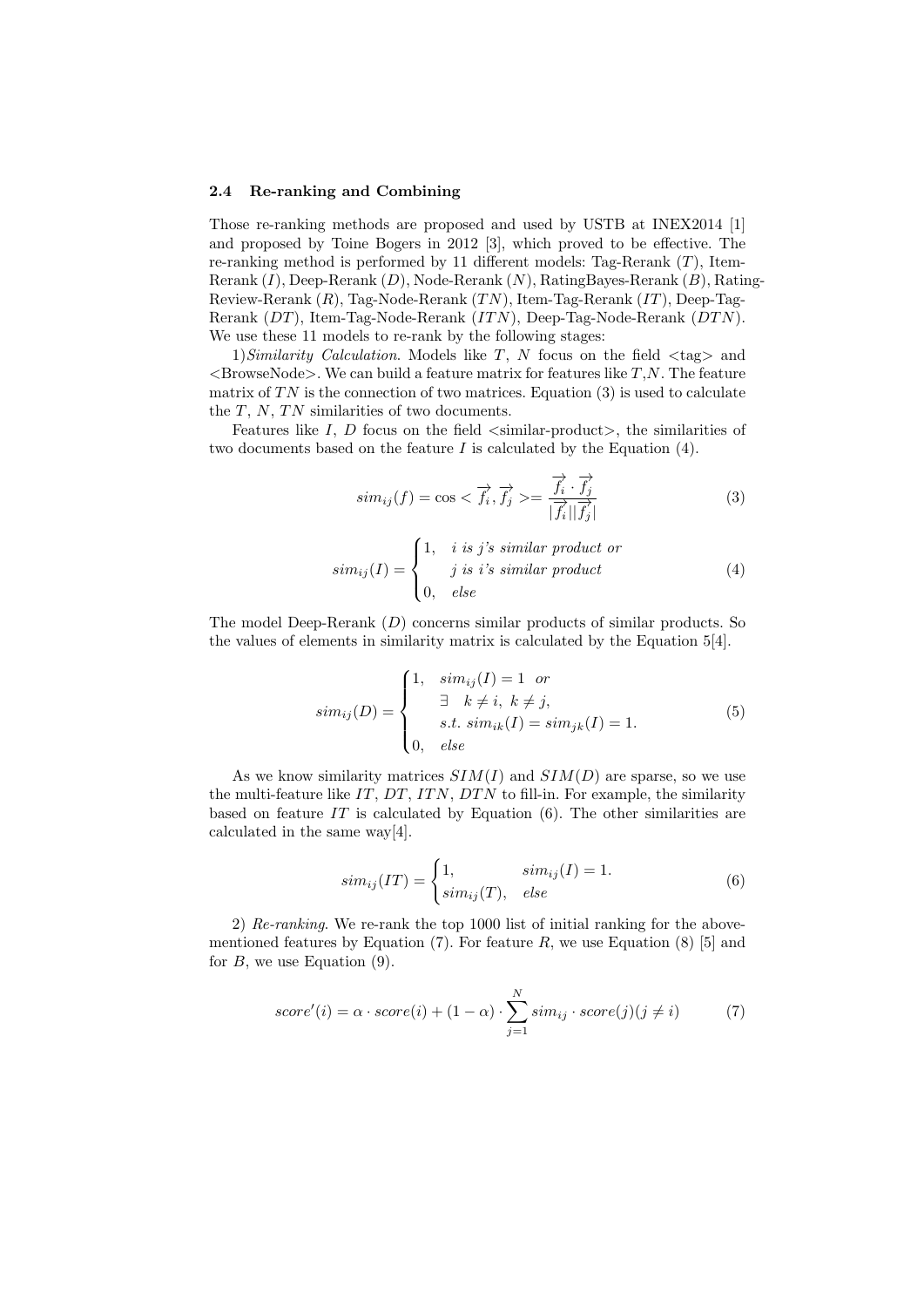$$
score'(i) = \alpha \cdot score(i) + (1 - \alpha) \times log(|reviews(i)|) \times \frac{\sum_{r \in R_i} r}{|reviews(i)|} \times score(i)
$$
 (8)

where  $R_i$  is the set of all ratings given by users for the document i, and  $|reviews(i)|$ is the number of reviews.

$$
score'(i) = \alpha \cdot score(i) + (1 - \alpha) \times \frac{1 + BA(i)}{1 + BA_{max}} \times score(i)
$$
 (9)

where  $BA(i)$  is the Bayesian average rating of document i, which can be referred to [6].

3) Combining. We take Ranklib<sup>3</sup> as toolkit and use Coordinate Ascent, Random Forest and Rank Net as training models to train the models to combine features.

# 3 Experiments

In order to choose the most effective strategies and select the optimized parameter  $\alpha$ , in the first round, we train our query model on SBS 2011-13 and test on SBS2014. The results are shown in Table 1.

| Method                                     | NDCG@10       | NDCG@10       |
|--------------------------------------------|---------------|---------------|
|                                            | Training Set) | (Testing Set) |
| initial                                    | 0.1625        | 0.1386        |
| example                                    | 0.1689        | 0.1407        |
| abstract                                   | 0.1701        | 0.1422        |
| upper-narrative                            | 0.1700        | 0.1425        |
| $rerank-RF$                                | 0.1712        | 0.1429        |
| example-abstract                           | 0.1705        | 0.1427        |
| example-abstract-upper_narrative           | 0.1721        | 0.1434        |
| abstract-upper_narrative                   | 0.1715        | 0.1429        |
| example-upper_narrative                    | 0.1713        | 0.1426        |
| $example-abstract-rerank-RF$               | 0.1724        | 0.1438        |
| example-abstract-upper_narrative-rerank-RF | 0.1828        | 0.1542        |
| abstract-upper_narrative-rerank-RF         | 0.1785        | 0.1476        |
| example-upper_narrative-rerank-RF          | 0.1779        | 0.1468        |

Table 1. Training on SBS 2011-13 and testing on SBS 2014

 $^3$  http://people.cs.umass.edu/~vdang/ranklib.html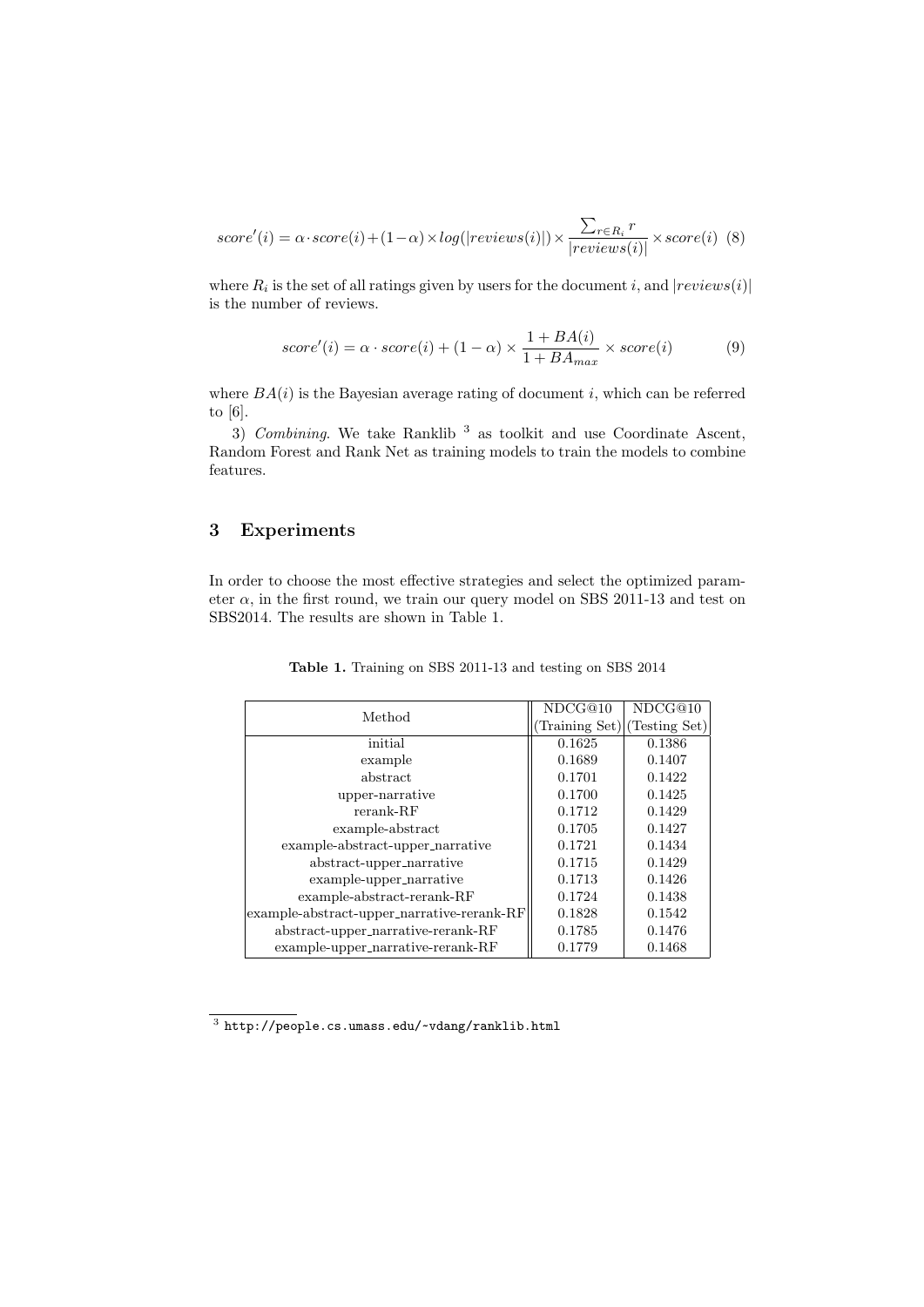## 4 Submitted Runs

Among all the methods, we select the best five automatic runs to submission which are based on our query and Re-ranking Models. The first one of these submitted runs is the result of  $\langle \text{example} \rangle$  field using as relevance feedback information. The second one is the expansion query search in the enriched index result. The third one is based on the second result with the relevance feedback method. The fourth one is applied all Re-ranking strategies and combining them by Random Forest method result. The fifth one is combing the Re-ranking, Random Forest method and query model based on the field  $\langle$ example $\rangle$ 

Run 1 (example) This run takes Galago as toolkit and applies query model using the field <example> as relevance feedback information to search.

Run 2 (Upper narrative-abstract) This run applies query model based on the field  $\langle$  narrative $\rangle$  to search and uses the expansive index.

Run 3 (UpperNar-abs-ex) This run applies query model based on the field <narrative> and <example> to search and uses the expansive index.

Run 4 (Rerank-RF) This run applied all Re-ranking strategies and combining them by Random Forest method.

Run 5 (Rerank-RF-example) This run applied all Re-ranking strategies and combining them by Random Forest method with query model based on the field <example>.

## 5 Results

The runs submitted to the INEX 2015 Social Book Search track are evaluated using graded relevance judgments. The relevance value were labeled manually according to the behaviors of topic creators, for example, if creator adds book to catalogue after it's suggested, the book is treated as highly relevant. A decision tree is built to help the labeling  $4$ . All runs are evaluated using NDCG@10, MRR, MAP, R@1000 with NDCG@10 as the main metric. Table 2 shows the official evaluation results.

Table 2. Results of the five submitted runs on Social Book Search 2015, evaluate using all 208 topics with relevance value calculated from the decision tree. The best run scores are printed in bold

| $\left \text{Run}\,\,\# \right $ | Run Description          | NDCG@10  MRR   MAP  R@1000 |                    |             |       |
|----------------------------------|--------------------------|----------------------------|--------------------|-------------|-------|
| $\overline{5}$                   | Rerank-RF-example        | 0.106                      |                    | 0.232 0.068 | 0.365 |
| 4                                | $R$ erank- $RF$          | 0.088                      | $0.189 \mid 0.056$ |             | 0.359 |
| 3                                | $Upper Nar-abs-ex$       | 0.079                      | $0.197 \mid 0.052$ |             | 0.312 |
| $\overline{2}$                   | Upper_narrative-abstract | 0.061                      | 0.155   0.042      |             | 0.309 |
|                                  | example                  | 0.042                      | 0.120              | 0.022       | 0.029 |

4 https://inex.mmci.uni-saarland.de/tracks/books/INEX14\_SBS\_results.jsp#mapping